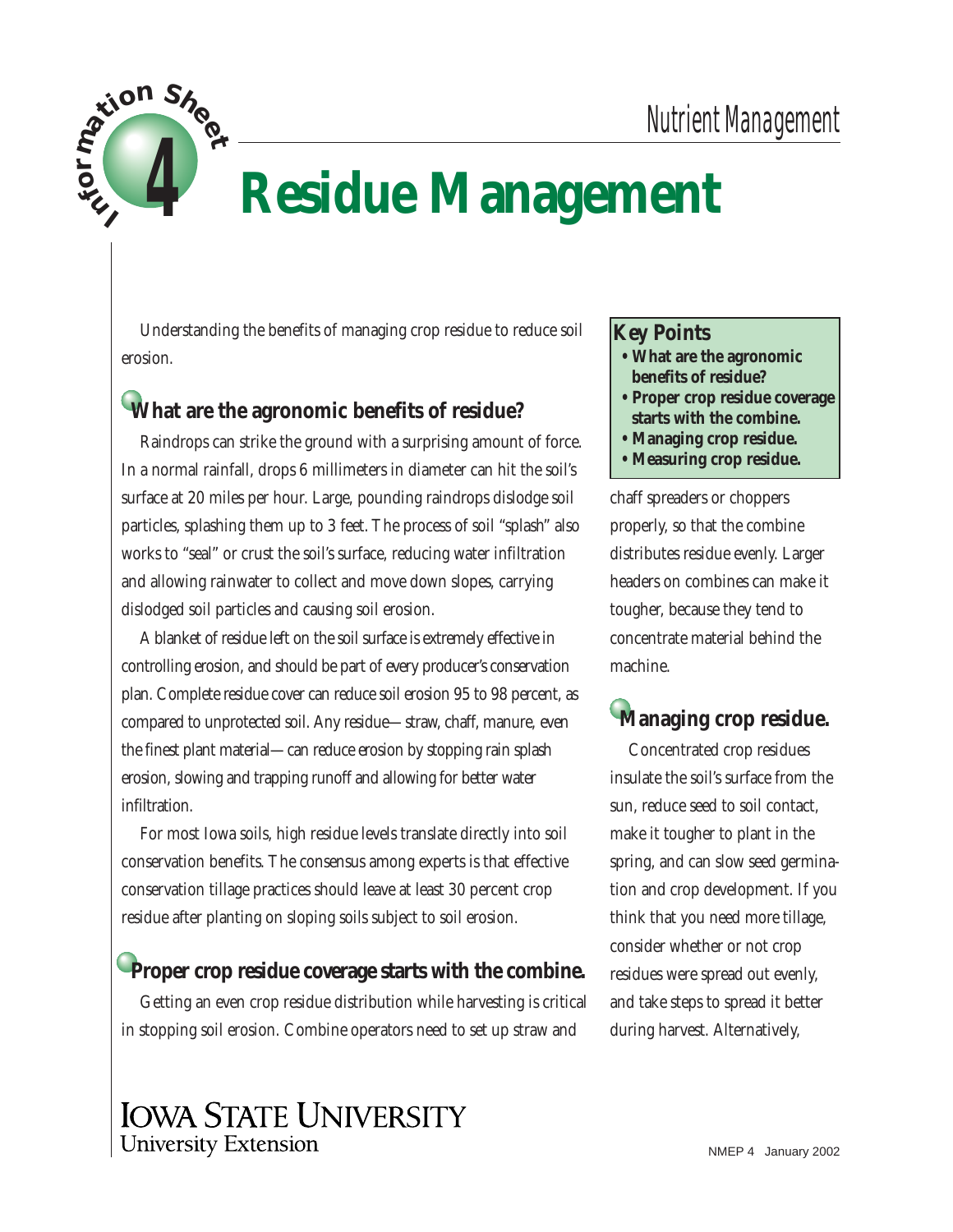consider removing a narrow band of residue from the row at planting with row cleaner attachments on the planter and plant on a contour.

Tillage operations reduce residue cover in the field. In Table 1, multiply the existing percentage of residue left by the residue remaining factor, to find how much ground cover will be left after each tillage operation.

Running tillage implements shallower and slower tends to increase the residue remaining factor, and thereby increase the percent residue cover.

Table 2 gives an example of how to calculate residue losses from fall harvest (corn) to after planting. Determine the percentage of existing residue after harvest, then multiply that percentage by the remaining residue indicated for each of the field operations.

## **Measuring crop residue.**

planting: 32%

There are several acceptable methods for measuring and estimating crop residue. For every method, repeat measurements at several sites within each field, and average them to ensure an estimate for the entire field. The "linetransect" method, the "meter stick" method, the "photocomparison" method, or the "calculation" method can calculate

| Table 1. Calculating crop residue following tillage operations. |                                 |                 |  |
|-----------------------------------------------------------------|---------------------------------|-----------------|--|
|                                                                 | <b>Residue Remaining Factor</b> |                 |  |
| <b>Operation</b>                                                | Corn                            | <b>Soybeans</b> |  |
| After harvest                                                   | $0.90 - 0.95$                   | $0.80 - 0.90$   |  |
| Over winter decomposition                                       | $0.80 - 0.95$                   | $0.70 - 0.80$   |  |
| Anhydrous ammonia applicator                                    | $0.60 - 0.75$                   | $0.30 - 0.50$   |  |
| Plow                                                            | $0.00 - 0.10$                   | $0.00 - 0.05$   |  |
| Paraplow                                                        | $0.80 - 0.90$                   | $0.75 - 0.85$   |  |
| Chisel Plow (twisted shank)                                     | $0.50 - 0.70$                   | $0.30 - 0.40$   |  |
| Chisel Plow (straight shank)                                    | $0.60 - 0.80$                   | $0.40 - 0.60$   |  |
| Disk (off-set, deep)                                            | $0.25 - 0.50$                   | $0.10 - 0.25$   |  |
| Disk (tandem, shallow)                                          | $0.40 - 0.70$                   | $0.25 - 0.40$   |  |
| <b>Field cultivator</b>                                         | $0.70 - 0.80$                   | $0.50 - 0.60$   |  |
| Planting                                                        | $0.85 - 0.95$                   | $0.75 - 0.85$   |  |
| <b>Till-Plant</b>                                               | $0.40 - 0.60$                   | $0.20 - 0.40$   |  |

| Table 2. Calculating residue losses from fall harvest (corn) to after planting.               |                        |                        |  |
|-----------------------------------------------------------------------------------------------|------------------------|------------------------|--|
| Tillage<br><b>Operation</b>                                                                   | Impact<br>of Operation | % Residue<br>Remaining |  |
| Percent residue remaining at harvest:<br>Reduction from winter decomposition:                 |                        | 95%                    |  |
| (multiply 0.95 residue remaining by0.90)<br>Reduction from spring chiseling (straight shank): | 0.90                   | 86%                    |  |
| (multiply 0.86 residue remaining by 0.70)<br>Reduction from spring disking (shallow):         | 0.70                   | 60%                    |  |
| (multiply 0.60 residue remaining by 0.60)<br>Reduction from planting:                         | 0.60                   | 36%                    |  |
| (multiply 0.36 residue remaining by 0.90)                                                     | 0.90                   | 32%                    |  |
| Approximate percentage of crop residue remaining in this example after                        |                        |                        |  |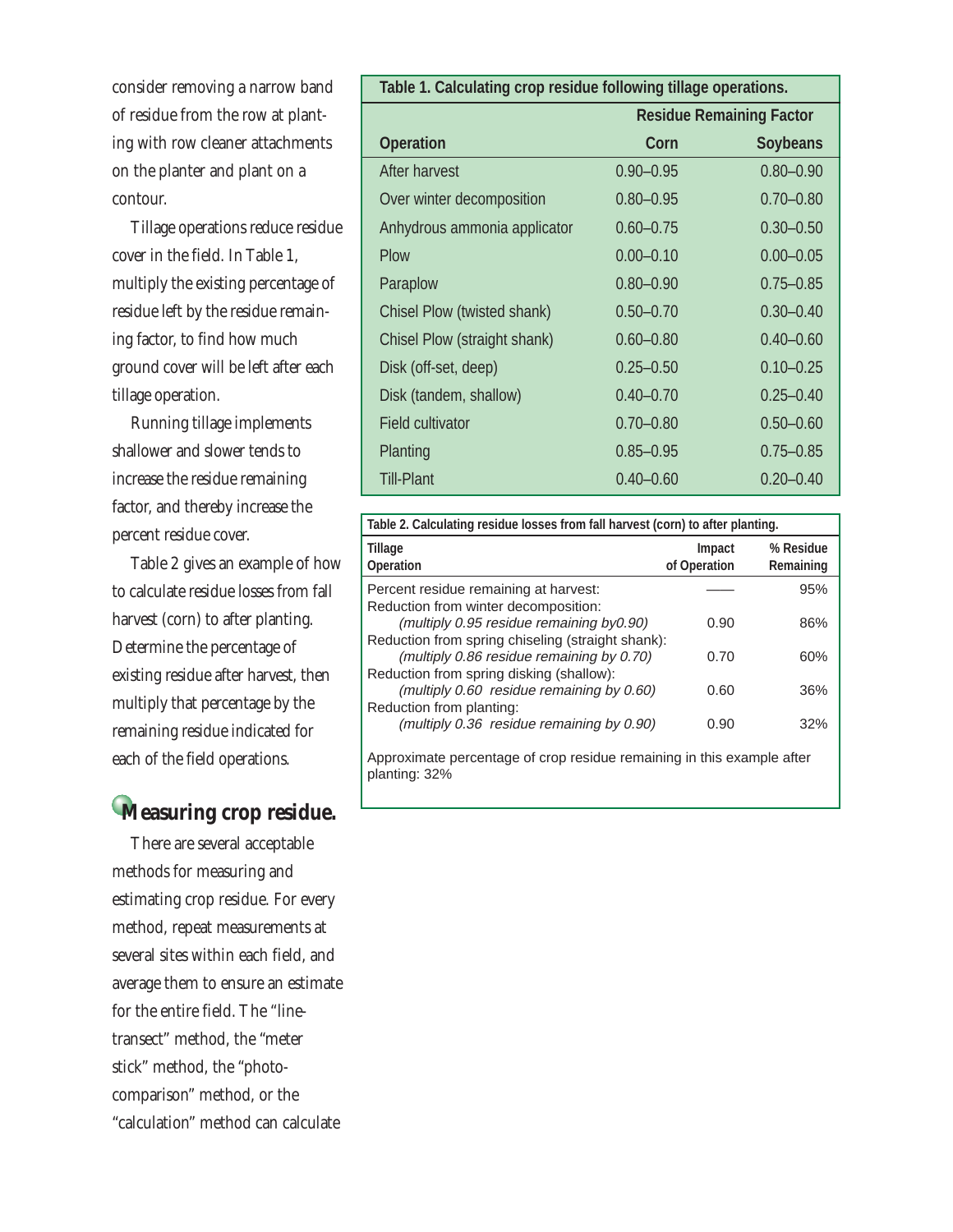residue remaining after a tillage operation. Check with your Iowa State University county Extension office or Soil and Water Conservation district office for more information on how to measure crop residue.

Best Management Practices, or BMPs, utilize the most effective and practical means available to reduce or prevent water pollution from farm operations. BMPs are selected based on assessment, analysis of the impact of alternative practices and their economic considerations. They are implemented using current available technologies, management skills and available resources. BMP information sheets available from ISU Extension include:

NMEP 1, *Soil Testing* NMEP 2, *Phosphorus Application* NMEP 3, *Manure Resources* NMEP 4, *Residue Management* NMEP 5, *Crop Rotation* NMEP 6, *Crop Yields* NMEP 7, *Nitrogen Application* NMEP 8, *Nutrient Management Plan* NMEP 9, *Equipment Calibration* NMEP 10, *Conservation Reserve Program* NMEP 11, *Conservation Practices*

Prepared by Mahdi Al-Kaisi, assistant professor of Soil Management, Department of Agronomy, Iowa State University; Mark Hanna, extension agricultural and biosystem engineer, Department of Agricultural and Biosystems Engineering; and John Creswell, coordinator of the nutrient management education project.

*This publication has been funded in part by the Iowa Department of Natural Resources through a grant from the U.S. Environmental Protection Agency under the Federal Nonpoint Source Management Program (Section 319 of the Clean Water Act).*